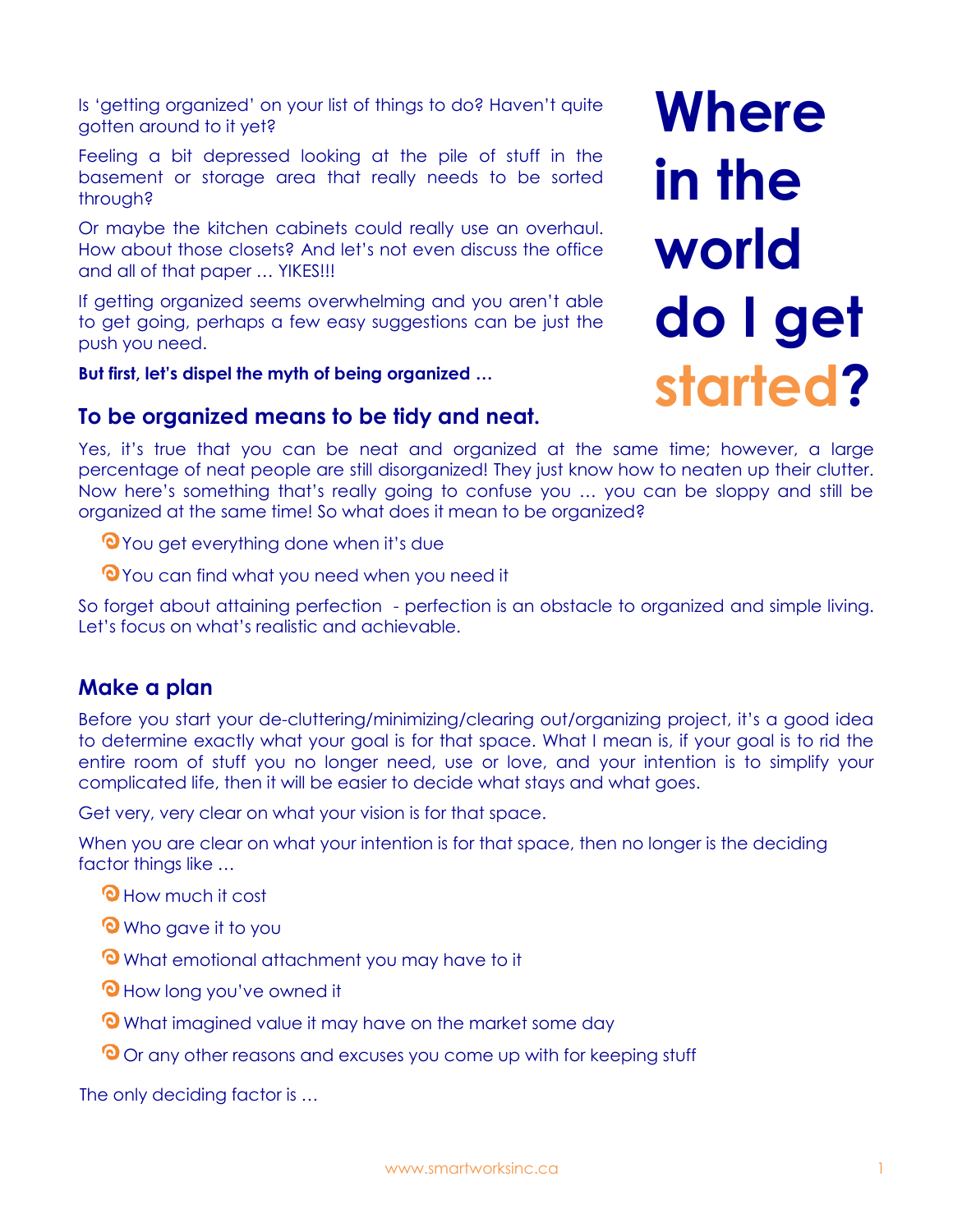### **Does this thing bring me closer to my vision, or does it get in the way?**

If it doesn't belong there – get rid of it.

A rule of thumb that I always use is: If you don't love it or use it, it's clutter. If you're struggling with a particular item, ask yourself if the item fits this criteria and see if it doesn't help in the decision making. Save the thought and toss the item. When you get rid of everything that has no real meaning or significance in your life, you will literally feel lighter.

So how do you know where to start? Choose an area/room that's bothering you the most and start with that. If it's a particular room, break it up into manageable sections and work on one section at a time. Often an entire room can seem a bit overwhelming. Promise yourself that you'll only work on that one area and stay there until the job is done. Move on from there, one task at a time until the room is complete.

# **Get some boxes for sorting**

You know all that 'stuff' that you just don't know what to do with? Well, here's where you start to make some decisions. Mark your boxes as follows: **Recycle; Give Away or Garage Sale** (whatever your choice is for those things you no longer need or like); **Belongs Elsewhere** (how did that tea cup get in my bathroom cabinet?); **Trash**. These are just suggestions, you can mark your boxes in whatever way you feel is appropriate.

Now pick up every single thing in that area and make a decision. Right now! If you're having trouble deciding on something, maybe you need to have an 'Undecided' box as well. Just make sure that you tackle that box when the room is done! Don't leave it indefinitely. Most clutter is deferred decisions. Now you have a temporary place to put items that don't belong in your 'organized space.'

When you come across things that don't belong there, put them in the box marked 'Belongs Elsewhere' to put away later. Resist all temptation to leave the area and put the items away. You're in the mood to organize and you'll more than likely start organizing another area without first finishing the area that you're presently attempting to de-clutter. If an item is broken, it may be cheaper to replace when needed than to repair it. And for all the odds and ends we keep 'just in case' … you're running out of room. Get rid of them.

# **The golden rule of thumb for organizing is "like with like."**

Store similar items together. Yes, it actually is that simple! If all of your canned goods are stored in one place, won't it be a lot easier to find that can of tomatoes that you need for your recipe?

Start creating 'homes' for everything. One of the reasons for our clutter is that we simply have not created a 'home' for our belongings. A cup that holds an assortment of pens, pencils and scissors on your counter (beside the phone, of course) now becomes a 'home' for those items.



And if you know that the scissors 'live' in that cup, you'll know exactly where to put them when you're done using them. Now try that principle out on all of your other stuff.

That old saying: *a place for everything and everything in its place* has never gone out of style.